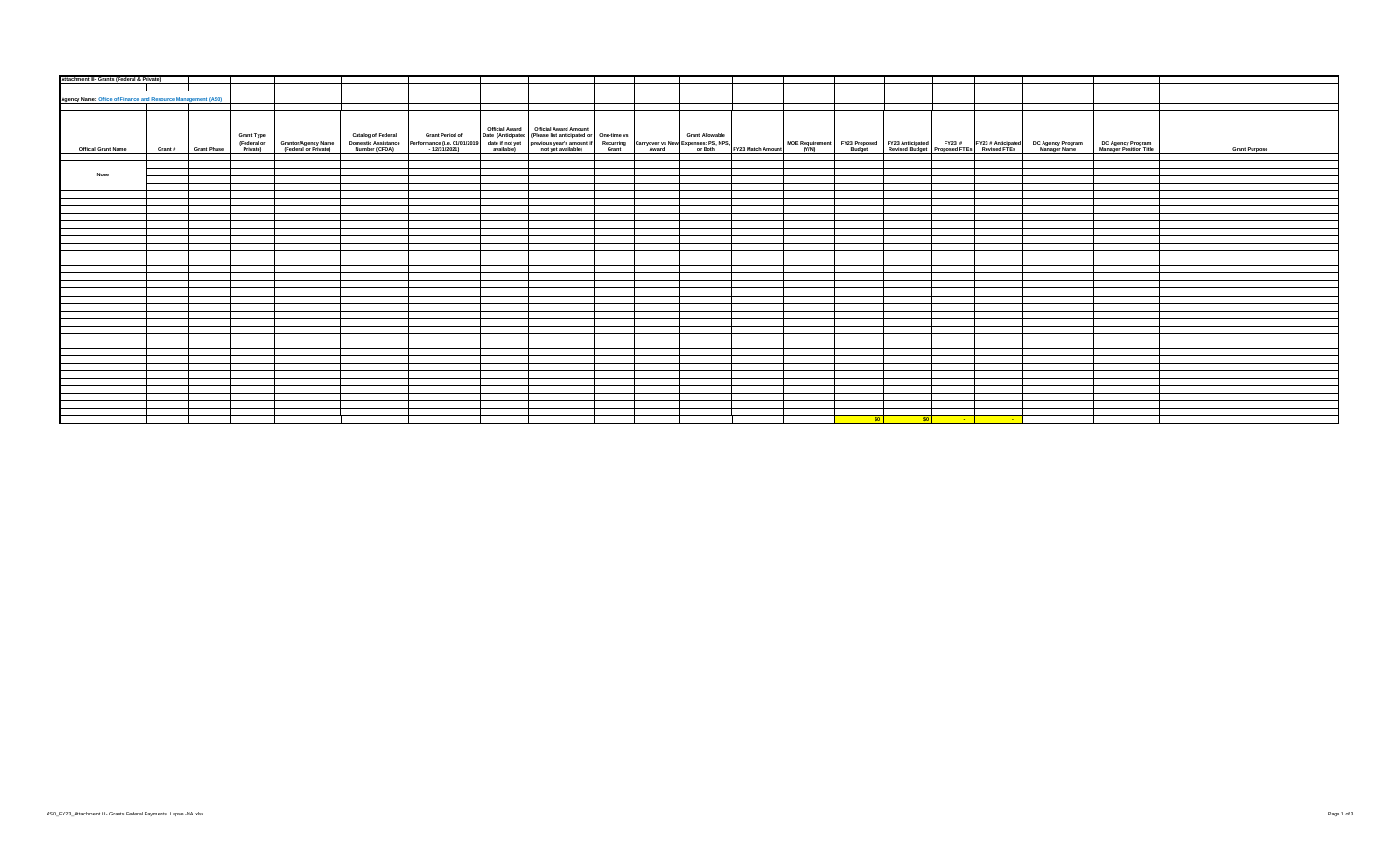|                                                              | <b>Attachment III-Federal Payments</b> |                                 |                |                 |                 |        |              |
|--------------------------------------------------------------|----------------------------------------|---------------------------------|----------------|-----------------|-----------------|--------|--------------|
|                                                              |                                        |                                 |                |                 |                 |        |              |
| Agency Name: Office of Finance and Resource Management (AS0) |                                        |                                 |                |                 |                 |        |              |
|                                                              |                                        |                                 |                |                 |                 |        |              |
|                                                              |                                        |                                 |                |                 |                 |        |              |
|                                                              |                                        |                                 |                |                 |                 |        |              |
|                                                              |                                        |                                 |                |                 |                 |        |              |
|                                                              |                                        | Agency Fund # Agency Fund Title | <b>Purpose</b> | FY 2022 Payment | FY 2023 Payment | Change | New/On-going |
|                                                              |                                        |                                 |                |                 |                 | 0      |              |
|                                                              |                                        |                                 |                |                 |                 | 0      |              |
|                                                              |                                        |                                 | <b>None</b>    |                 |                 | 0      |              |
|                                                              |                                        |                                 |                |                 |                 | 0      |              |
|                                                              |                                        |                                 |                |                 |                 | 0      |              |
|                                                              |                                        |                                 |                |                 |                 | 0      |              |
|                                                              |                                        |                                 |                |                 |                 | 0      |              |
|                                                              |                                        |                                 |                |                 |                 | 0      |              |
|                                                              |                                        |                                 |                |                 |                 | 0      |              |
|                                                              |                                        |                                 |                |                 |                 | 0      |              |
|                                                              |                                        |                                 |                |                 |                 | 0      |              |
|                                                              |                                        |                                 |                |                 |                 | 0      |              |
|                                                              |                                        |                                 |                |                 |                 | 0      |              |
|                                                              |                                        |                                 |                |                 |                 | 0      |              |
|                                                              |                                        |                                 |                |                 |                 | 0      |              |
|                                                              |                                        |                                 |                | \$0             | \$0             | \$0    |              |